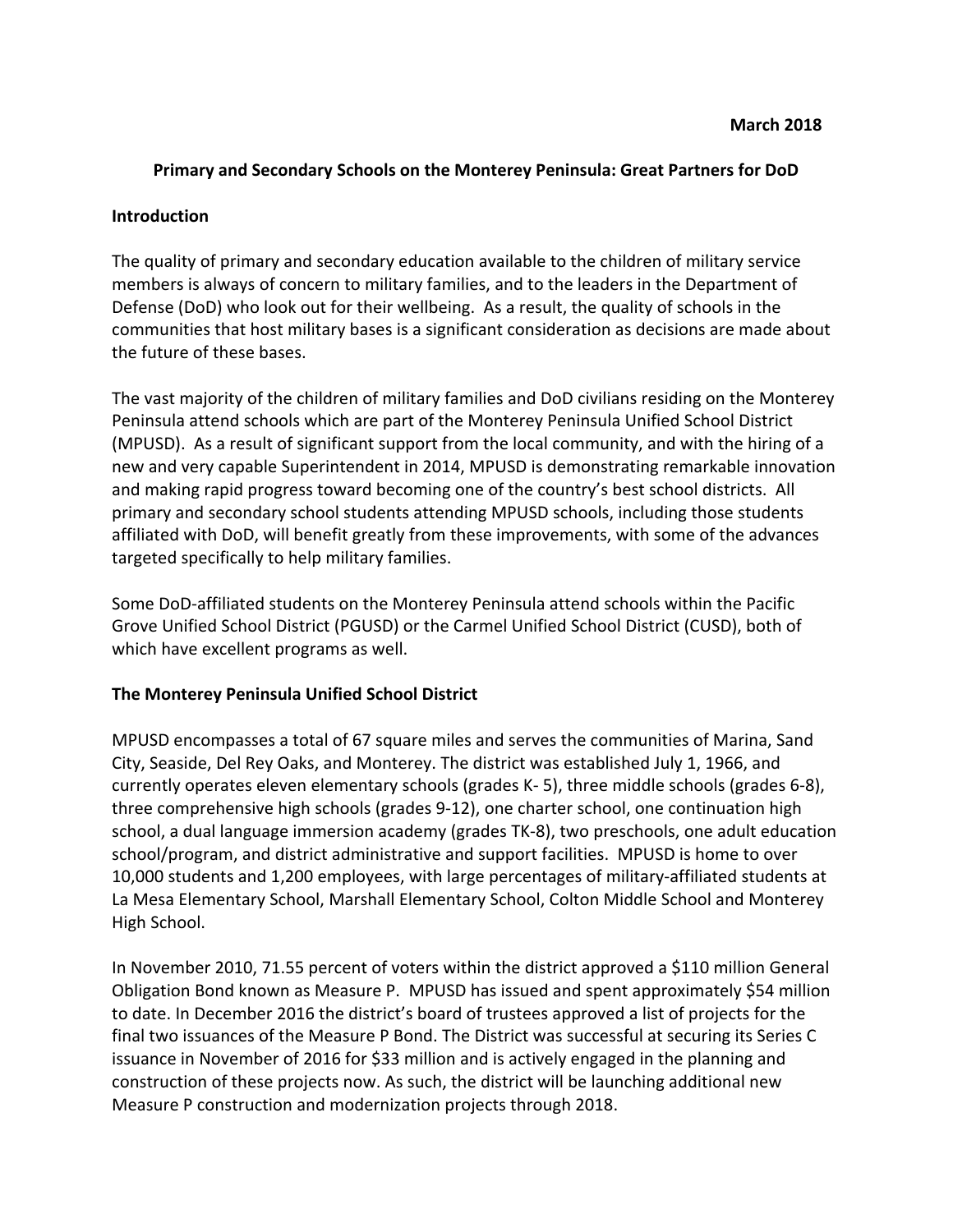In 2014, following an 18-month period without a permanent Superintendent, MPUSD hired Dr. PK Diffenbaugh to serve as the district's new Superintendent. Diffenbaugh immediately focused on identifying areas needing improvement, improving teacher and staff morale, implementing a "can do" culture from top-to-bottom, and embarking on a long-term strategy of innovation to transform MPUSD into a model for the rest of the country to emulate.

Under Diffenbaugh's leadership, MPUSD launched a number of new initiatives aimed at increasing students' college and/or career readiness:

- Early Childhood Education:
	- $\circ$  Full and half-day pre-school and Head Start
	- o Expanded transitional kindergarten at every school
	- $\circ$  Abriendo Puertas (Opening Doors) Parent Education Program
- Reimagining Secondary Education:
	- $\circ$  Early College and Career (concurrent enrollment in high school)
	- o Middle Years International Baccalaureate program
	- o New Tech Network; 1:1 Technology
	- o Project-Based Learning
	- o Career Technical Education; Linked Learning Pathways
- Facilities and Technology:
	- $\circ$  21st century collaborative classrooms
	- o New gym at Marina High School
	- o Culinary Kitchen at Central Coast High School
	- o Maker Space at Seaside High School
	- o Science Innovation Lab at Monterey High School
	- o Play structures at pre-schools and elementary schools
	- $\circ$  More than 3,500 new Chromebooks distributed to students
- International Baccalaureate Program
	- $\circ$  Monterey High to be certified as an International Baccalaureate School in 2018
	- $\circ$  Colton Middle to be certified as in International Baccalaureate School in 2019
- Music and the Arts:
	- $\circ$  Music and art at all grade levels
	- $\circ$  Expansion of instrumental music at elementary schools
	- $\circ$  Artists in the elementary schools program
- Social and Emotional Support:
	- o Investment in Positive Behavior Intervention & Supports (PBIS)
		- $\circ$  Emotional counselor at every school
		- $\circ$  Partnerships with community-based organizations

In 2015, MPUSD won a highly competitive \$1.25 million five-year grant from the Department of Defense Education Activity (DoDEA) for counselors to help with the special challenges faced by students in military households, who move frequently and often join schools in the middle of the academic year. In addition, MPUSD competed for and won a \$1 million grant from DoDEA in 2017 to fund five years' worth of Science Technology Engineering and Math (STEM) courses.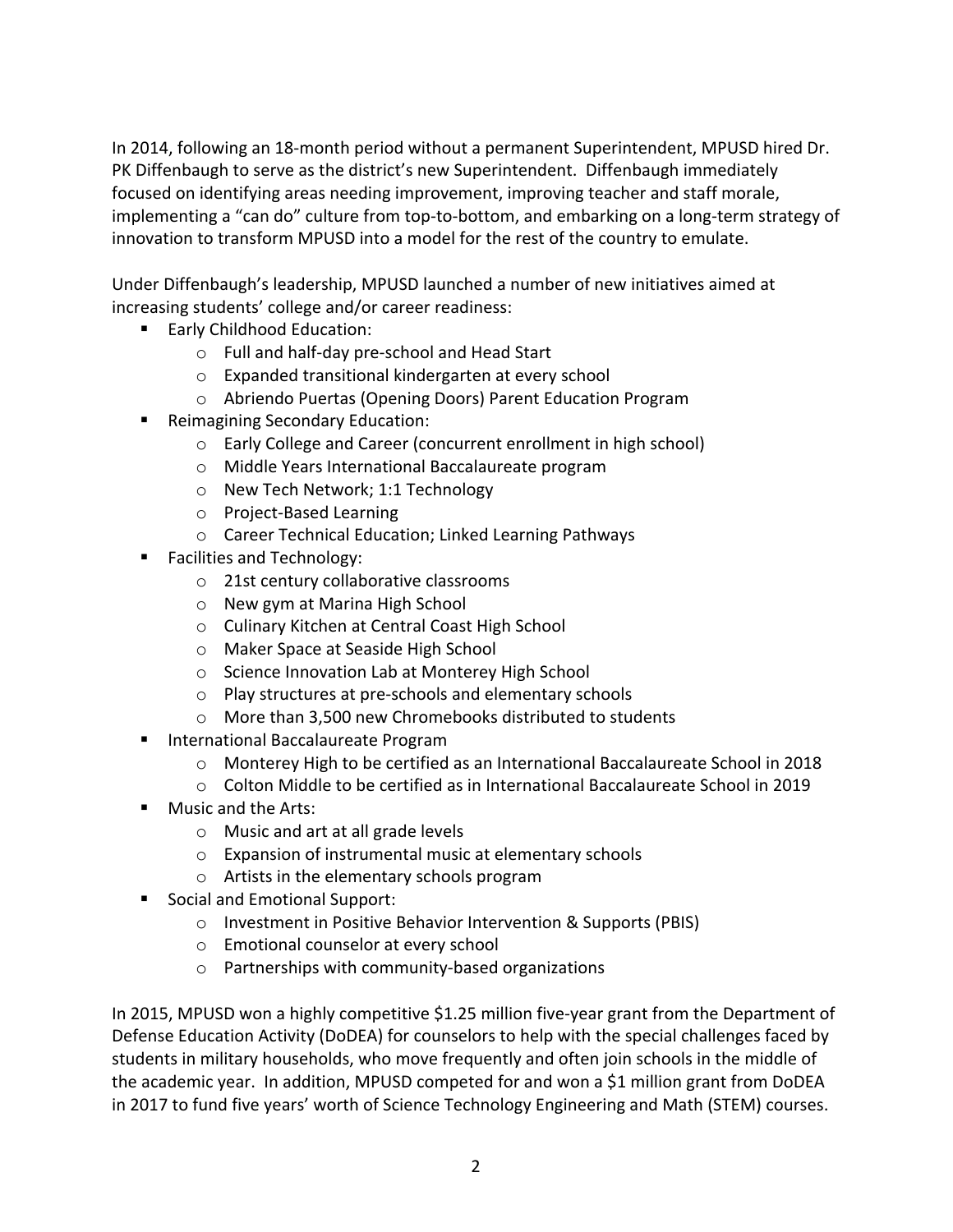This project is specifically designed to help DoD-affiliated students prepare for the jobs of the future. It involves partnering with the Naval Postgraduate School and other local DoD organizations to host Saturday STEM academies, coach MPUSD STEM teachers, help craft STEM lesson plans, and provide math and science tutoring. Together, these grants reflect MPUSD's commitment to the military families on the Monterey Peninsula.

MPUSD is also home to the Monterey Academy of Oceanographic Science (MAOS), located at Monterey High School. MAOS was designed by experienced teachers and marine science experts who saw the need for a challenging curriculum within the public school system, for students with a desire and ability to excel. The MAOS program emphasizes four years of math, science and English, broadly, but not exclusively, applied to general scientific and oceanographic research. A rich variety of experiences is provided through hands-on science labs, field trips, interaction with oceanographic experts, challenging assignments and internships with local marine science institutions.

The programs and support described above, along with the revitalized MPUSD leadership, have resulted in recent successes which have been widely celebrated with various awards and recognition:

- U.S. News & World Report Bronze Medal
- Educational Results Partnership Education Excellence Honor Roll
- WestEd Exemplary Parent Engagement Award 2017 Energy Star Award
- Cenergistic Energy Excellence Award
- Association of California School Administrators (ACSA) Administrator of the Year Award, 2015 and 2016
- Monterey County Office of Education (MCOE) Classified School Employee of the Year 2017
- California School Public Relations Association Awards of Excellence and Merit for transparency
- Fitch Ratings AAA Bond Rating
- Moody's Investors Service, Inc. Aa3 Rating
- Positive Fiscal Certification– MCOE
- Pete Taylor Military Partnership of Excellence Award
- White House Turnaround Arts Initiative Award
- National Broadcasting System (NBC) Recognizing and Inspiring Student Expression in America (RISE America) award and grant, 2018.
- California Department of Education Model Continuation High School designation for 2018.
- Gold Award as a National School of Opportunity from the National Education Policy Center (NEPC), 2018.

The Pete Taylor Military Partnership of Excellence Award, presented by the Military Child Education Coalition to recognize successful partnerships and projects benefitting militaryaffiliated children, is particularly notable. MPUSD won this award in 2016 for its partnering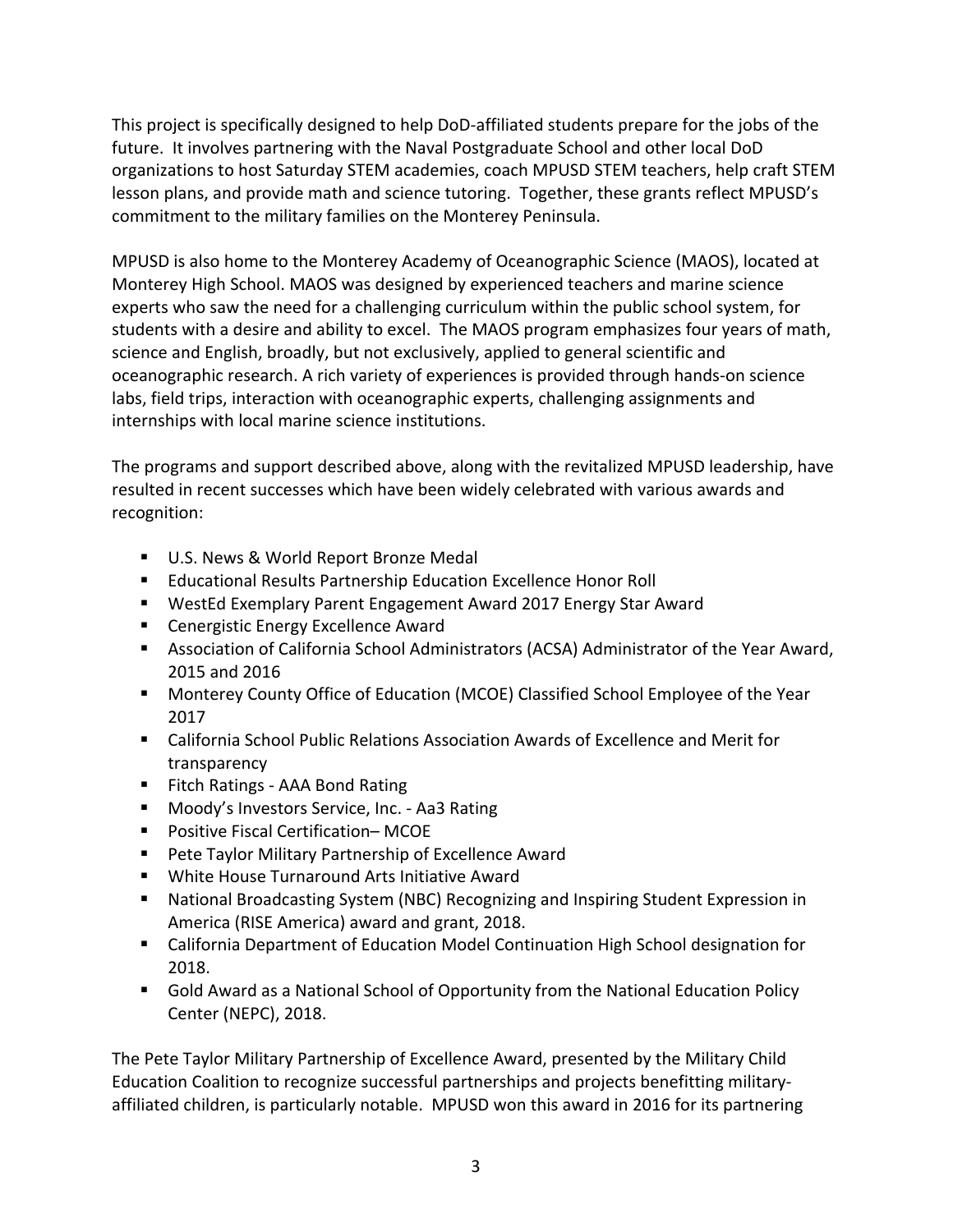with US Army Garrison Presidio of Monterey, Naval Support Activity Monterey, and the Defense Language Institute Foreign Language Center.

The NEPC Gold Award, given to Seaside High School in 2018, is also very impressive. Awarded to only eight schools nationwide, it recognizes schools for creating a rich learning experience for all of its students. The eight newly recognized schools joined 37 other public high schools, which are part of NEPC's Schools of Opportunity network.

For more information about the Monterey Peninsula Unified School District, visit https://www.mpusd.net/

# **The Pacific Grove and Carmel Unified School Districts**

PGUSD encompasses the city of Pacific Grove, on the Monterey Peninsula. It includes two elementary schools (Robert Down and Forest Grove), one middle school (Pacific Grove Middle School), one high school (Pacific Grove High School), one continuation high school (Pacific Grove Community High School), and one adult education school (Pacific Grove Adult Education Center).

PGUSD has a long standing tradition of supporting high academic student achievement. A good example of this is its implementation of the Next Generation Science Standards (NGSS), which provide a path forward towards strengthening student understanding and depth of knowledge of physical, earth, life, and environmental science. NGSS emphasize the integrated relationships that exist between these four disciplines, incorporate mathematical and engineering practices, and promote critical thinking and problem solving throughout the learning process. The NGSS framework was developed with the participation of representatives from 26 states, content experts from higher education, professional scientists, and members from the National Science Teachers Association. Science teachers throughout PGUSD have begun aligning their instruction and teaching science lessons containing these new standards.

For more information about the Pacific Grove Unified School District, visit http://pgusd.org/.

CUSD spans Carmel, Carmel-by-the-Sea, Carmel Valley, and Big Sur. CUSD has three elementary schools (Carmel River in Carmel, Tularcitos in Carmel Valley, and Captain Cooper in Big Sur), one middle school (Carmel Middle), and one high school (Carmel High). Additionally, CUSD has a continuation high school (Carmel Valley High), an adult school, and various child development programs.

CUSD has a long history of high academic achievement, community engagement and nationallevel recognition. For example, two Carmel Unified schools were once again named as "Ocean Guardian Schools" by the National Oceanic and Atmospheric Administration (NOAA) in 2017. This was the fifth such award given to Carmel Middle School and the third award for Carmelo Child Development Center. The Ocean Guardian Awards are given to schools that make a commitment to the protection and conservation of local watersheds, the world's ocean, and